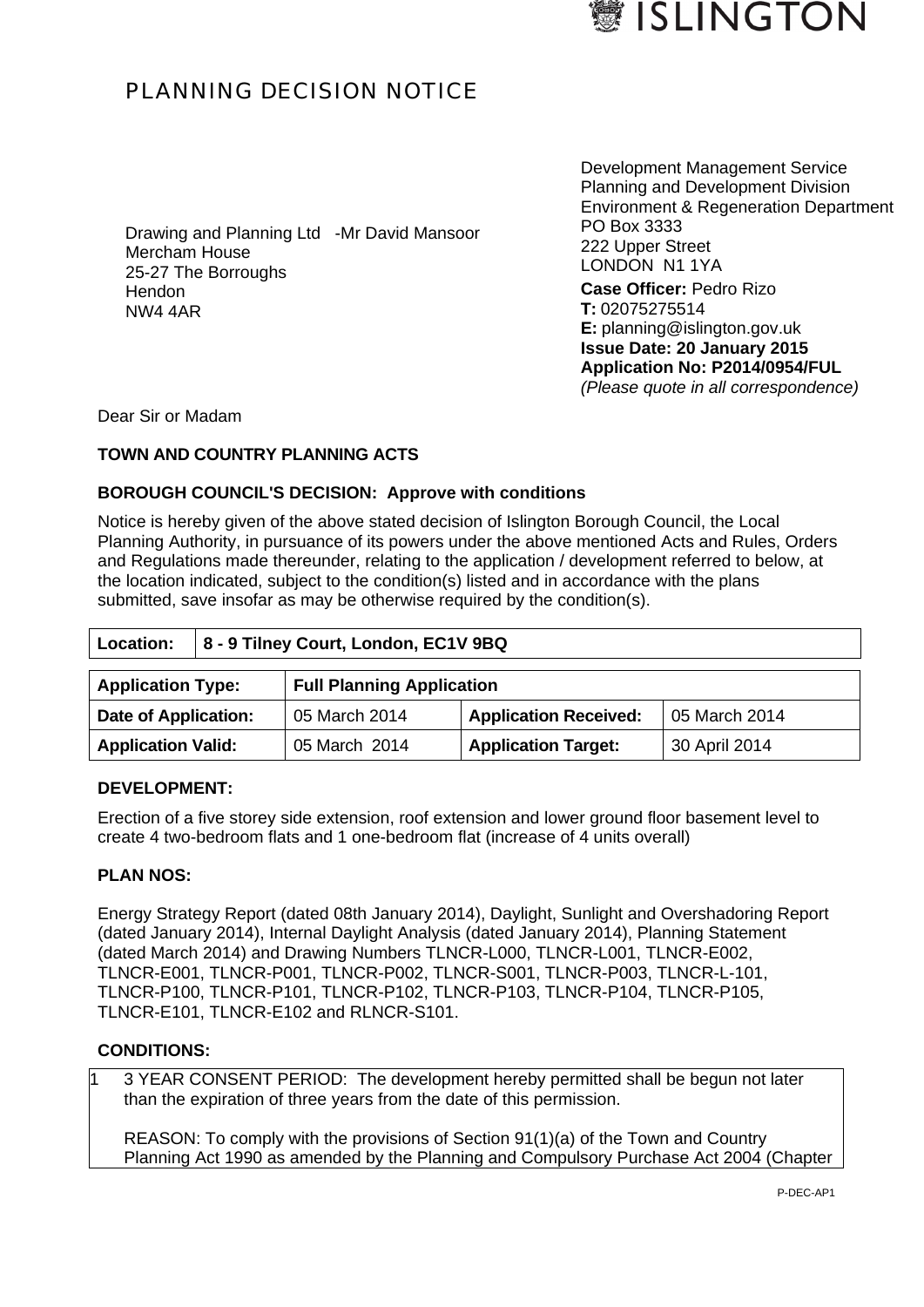| 2 | 5).<br>DRAWING AND DOCUMENT NUMBERS: The development hereby approved shall be<br>carried out in accordance with the following approved drawing numbers:                                                                                                                                                                                                                                                                                                                                                                                                                                                                                                                                                                                                          |
|---|------------------------------------------------------------------------------------------------------------------------------------------------------------------------------------------------------------------------------------------------------------------------------------------------------------------------------------------------------------------------------------------------------------------------------------------------------------------------------------------------------------------------------------------------------------------------------------------------------------------------------------------------------------------------------------------------------------------------------------------------------------------|
|   | TLNCR-L000, TLNCR-L001, TLNCR-E002, TLNCR-E001, TLNCR-P001, TLNCR-P002,<br>TLNCR-S001, TLNCR-P003, TLNCR-L-101, TLNCR-P100, TLNCR-P101, TLNCR-P102,<br>TLNCR-P103, TLNCR-P104, TLNCR-P105, TLNCR-E101, TLNCR-E102 and RLNCR-S101.                                                                                                                                                                                                                                                                                                                                                                                                                                                                                                                                |
|   | REASON: To comply with Section 70(1)(a) of the Town and Country Act 1990 as amended<br>and the Reason for Grant and also for the avoidance of doubt and in the interest of proper<br>planning.                                                                                                                                                                                                                                                                                                                                                                                                                                                                                                                                                                   |
| 3 | MATERIALS TO MATCH (COMPLIANCE): The facing materials of the roof extension and<br>side extension hereby approved shall match the existing building in terms of colour, texture,<br>appearance and architectural detailing and shall be maintained as such thereafter.                                                                                                                                                                                                                                                                                                                                                                                                                                                                                           |
|   | REASON: To ensure that the appearance of the building is acceptable.                                                                                                                                                                                                                                                                                                                                                                                                                                                                                                                                                                                                                                                                                             |
| 4 | LAYOUT IN ACCORDANCE WITH PLANS OR AS REVISED: The ground floor/lower ground<br>floor flat shall be laid out in accordance with the plans hereby approved. The development<br>shall be carried out strictly in accordance with the approved plans and shall be maintained as<br>such thereafter.                                                                                                                                                                                                                                                                                                                                                                                                                                                                 |
|   | REASON: In the interest of sustainability, accessibility and to ensure that the resulting<br>standard of accommodation is to a high standard, and is suitable and functional.                                                                                                                                                                                                                                                                                                                                                                                                                                                                                                                                                                                    |
| 5 | ACCESSIBLE HOMES STANDARDS - (COMPLIANCE): The residential dwellings, in<br>accordance with the Access Statement and plans hereby approved, shall be constructed to<br>the standards for flexible homes in Islington ('Accessible Housing in Islington' SPD) and<br>incorporating all Lifetime Homes Standards.                                                                                                                                                                                                                                                                                                                                                                                                                                                  |
|   | REASON: To secure the provision of flexible, visitable and adaptable homes appropriate to<br>diverse and changing needs.                                                                                                                                                                                                                                                                                                                                                                                                                                                                                                                                                                                                                                         |
| 6 | Car-Free Development: All future occupiers of the residential unit hereby approved shall not<br>be eligible to obtain an on street residents parking permit except:                                                                                                                                                                                                                                                                                                                                                                                                                                                                                                                                                                                              |
|   | i) In the case of disabled persons;                                                                                                                                                                                                                                                                                                                                                                                                                                                                                                                                                                                                                                                                                                                              |
|   | ii) In the case of units designated in this planning permission as non car free; or                                                                                                                                                                                                                                                                                                                                                                                                                                                                                                                                                                                                                                                                              |
|   | iii) In the case of the resident who is an existing holder of a residents? parking permit issued<br>by the London Borough of Islington and has held the permit for a period of at least one year.                                                                                                                                                                                                                                                                                                                                                                                                                                                                                                                                                                |
|   | REASON: In order to secure car free development in the borough and mitigate the impact of<br>the development on the borough's road network.                                                                                                                                                                                                                                                                                                                                                                                                                                                                                                                                                                                                                      |
| 7 | CONDITION: A Construction Management Plan assessing the environmental and transport<br>impacts (including (but not limited to) noise, air quality including dust, smoke and odour,<br>vibration and TV reception) of the development shall be submitted to and approved in writing<br>by the Local Planning Authority prior to any works commencing on site. The report shall<br>assess impacts during the construction phase of the development on nearby residents and<br>other occupiers together with means of mitigating any identified impacts. The development<br>shall be carried out strictly in accordance with the details so approved and no change<br>therefrom shall take place without the prior written consent of the Local Planning Authority. |
|   | Reason: In order to mitigate the impact of the development to nearby residents and<br>businesses.                                                                                                                                                                                                                                                                                                                                                                                                                                                                                                                                                                                                                                                                |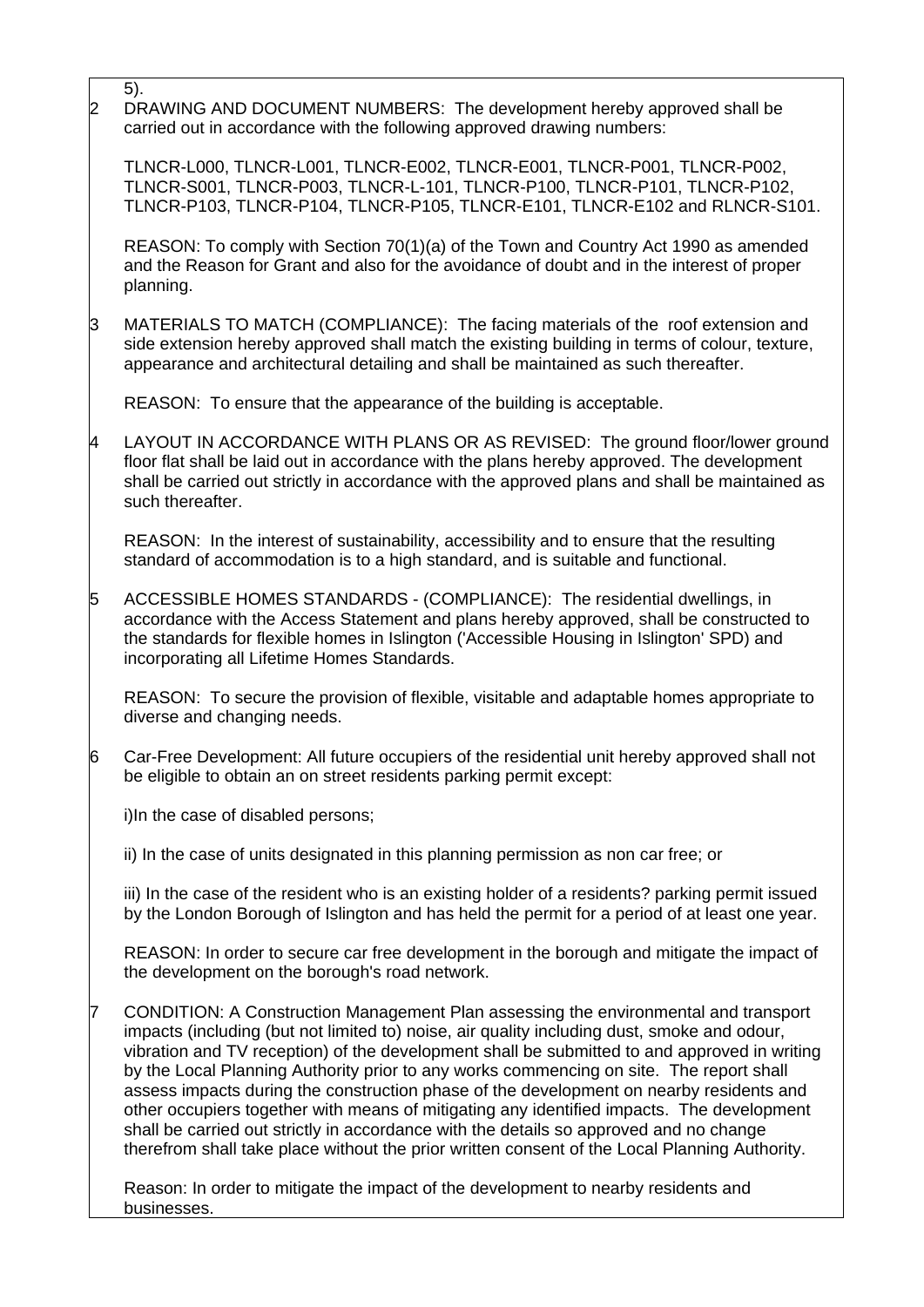8 CONDITION: No development shall take place until the applicant (or their heirs and successors in title) has secured the implementation of a programme of archaeological investigation in accordance with a Written Scheme of Investigation, which has been submitted by the applicant and approved by the Local Planning Authority in writing. No development or demolition shall take place other that in accordance with the Written Scheme of Investigation approved. The development shall not be occupied until the site investigation and post investigation assessment has been completed in accordance with the programme set ou in the Written Scheme of Investigation approved and the provision made for analysis, publication and dissemination of the results and archive disposition has been secured.

Reason: Heritage Assets of archaeological interest are expected to survive on the site. The planning authority wishes to secure the provision of appropriate archaeological investigation, including the publication of results.

Your attention is drawn to any **INFORMATIVES** that may be listed below

To assist applicants in a positive manner, the Local Planning Authority has produced policies and written guidance, all of which is available on the Council's website.

A pre-application advice service is also offered and encouraged.

Whilst no pre-application discussions were entered into, the policy advice and guidance available on the website was followed by the applicant.

The applicant therefore worked in a proactive manner taking into consideration the policies and guidance available to them, and therefore the LPA delivered a positive decision. The application was not determined in a timely manner in accordance with the requirements of the NPPF, by reason that the S106 agreement was not signed in time.

Certified that this document contains a true record of a decision of the Council

Yours faithfully

anci

**KAREN SULLIVAN SERVICE DIRECTOR - PLANNING AND DEVELOPMENT AND PROPER OFFICER**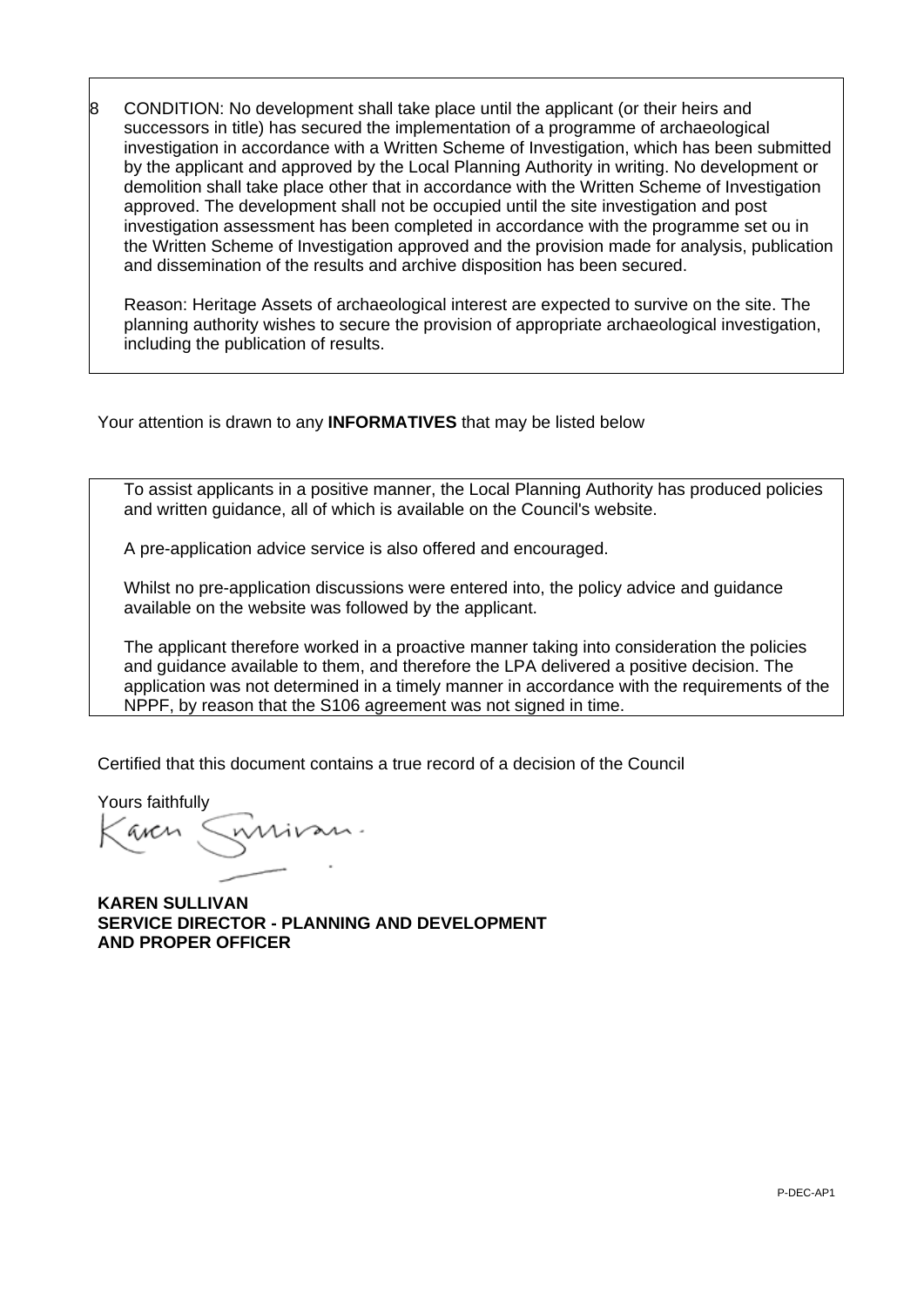# SUBSEQUENT REQUIREMENTS FOLLOWING THE GRANT OF PERMISSION

1. **The Building Acts and Building Regulations** To ensure compliance with the Building Acts and Building Regulations, you should contact the Building Control Service regarding the development and any intended works. T: 020 7527 5999

E: [building.control@islington.gov.uk](mailto:building.control@islington.gov.uk)

# 2. **Street Naming and Numbering**

If the development results in changes to any postal address or addresses on the site you should contact the Street Naming and Numbering section. Failure to do so can result in delays to conveyancing, the connection of services or the initiation of postal deliveries. T: 020 7527 2245 / 2611

E: [addressmanagement@islington.gov.uk](mailto:addressmanagement@islington.gov.uk)

# 3. **Environmental Health, Trading Standards and Licensing**

You may need to comply with various Acts and therefore you should contact Commercial and/or Residential Environmental Health and/or Trading Standards and/or Licensing. The Licensing Team deal with premises that sell alcohol, provide entertainment, late night refreshment, gambling and special treatments such as beauty therapies, tattoos and saunas. T: 020 7527 3186 (Commercial/Residential/Trading Standards)

- T: 020 7527 3031 (Licensing)
- E: [Street.Trading@islington.gov.uk](mailto:Street.Trading@islington.gov.uk) [Licensing@islington.gov.uk](mailto:Licensing@islington.gov.uk) [Residential.Envh@islington.gov.uk](mailto:Residential.Envh@islington.gov.uk) [Commercial.Envh@islington.gov.uk](mailto:Commercial.Envh@islington.gov.uk)

### 4. **Inclusive Design and Access for Disabled People**

The London Plan, Islington's Core Strategy and relevant Supplementary Planning Documents and Part M of the Building Regulations require the creation/maintenance of an Inclusive Environment. If you require any further information or advice on the application of the principles of Inclusive Design contact the Inclusive Design officers. Other applicable standards and design guidance are set out in:

- § Inclusive Mobility [www.dft.gov.uk/publications/inclusive-mobility](http://www.dft.gov.uk/publications/inclusive-mobility)
- § Approved Document M Access to and use of buildings<br>§ Islington's Accessible Housing SPD http://www.islingto
- § Islington's Accessible Housing SPD [http://www.islington.gov](http://www.islington.gov.uk/publicrecords/library/Environmental-protection/Publicity/Public-consultation/2011-2012/(2012-03-03)-Accessible-Housing-SPD-Adopted-March-09.pdf) [.uk/publicrecords/library/Environmental- protection/Publicity/Public- consultation/2011-](http://www.islington.gov.uk/publicrecords/library/Environmental-protection/Publicity/Public-consultation/2011-2012/(2012-03-03)-Accessible-Housing-SPD-Adopted-March-09.pdf) [2012/\(2012- 03- 03\)- Accessible- Housing- SPD- Adopted- March- 09.pdf](http://www.islington.gov.uk/publicrecords/library/Environmental-protection/Publicity/Public-consultation/2011-2012/(2012-03-03)-Accessible-Housing-SPD-Adopted-March-09.pdf)
- § Islington's Inclusive Landscape Design SPD [http://www.islington.gov.uk/publicrecords/library/Environmental- protection/Quality- and](http://www.islington.gov.uk/publicrecords/library/Environmental-protection/Quality-and-performance/Reporting/2011-2012/(2012-03-03)-Inclusive-Landscape-Design-SPD-January-2010.pdf)[performance/Reporting/2011- 2012/\(2012- 03- 03\)- Inclusive- Landscape- Design- SPD-](http://www.islington.gov.uk/publicrecords/library/Environmental-protection/Quality-and-performance/Reporting/2011-2012/(2012-03-03)-Inclusive-Landscape-Design-SPD-January-2010.pdf)[January- 2010.pdf](http://www.islington.gov.uk/publicrecords/library/Environmental-protection/Quality-and-performance/Reporting/2011-2012/(2012-03-03)-Inclusive-Landscape-Design-SPD-January-2010.pdf)
- § BS8300:2009 Design of buildings and their approaches to meet the needs of disabled people.

Regardless of any Planning or Building Regulations approval your client and or future occupant may have duties under the Equalities Act 2010 (which supersedes the Disability Discrimination Act). Those duties include to take all reasonable steps to ensure that disabled person experiences no less favourable treatment, which will involve the elimination of obstructive physical features.

T: 020 7527 2394

E: [planning@islington.gov.uk](mailto:planning@islington.gov.uk)

### 5. **Highways**

In order to comply with the provisions of the Highways Act, and/or other Highways matters,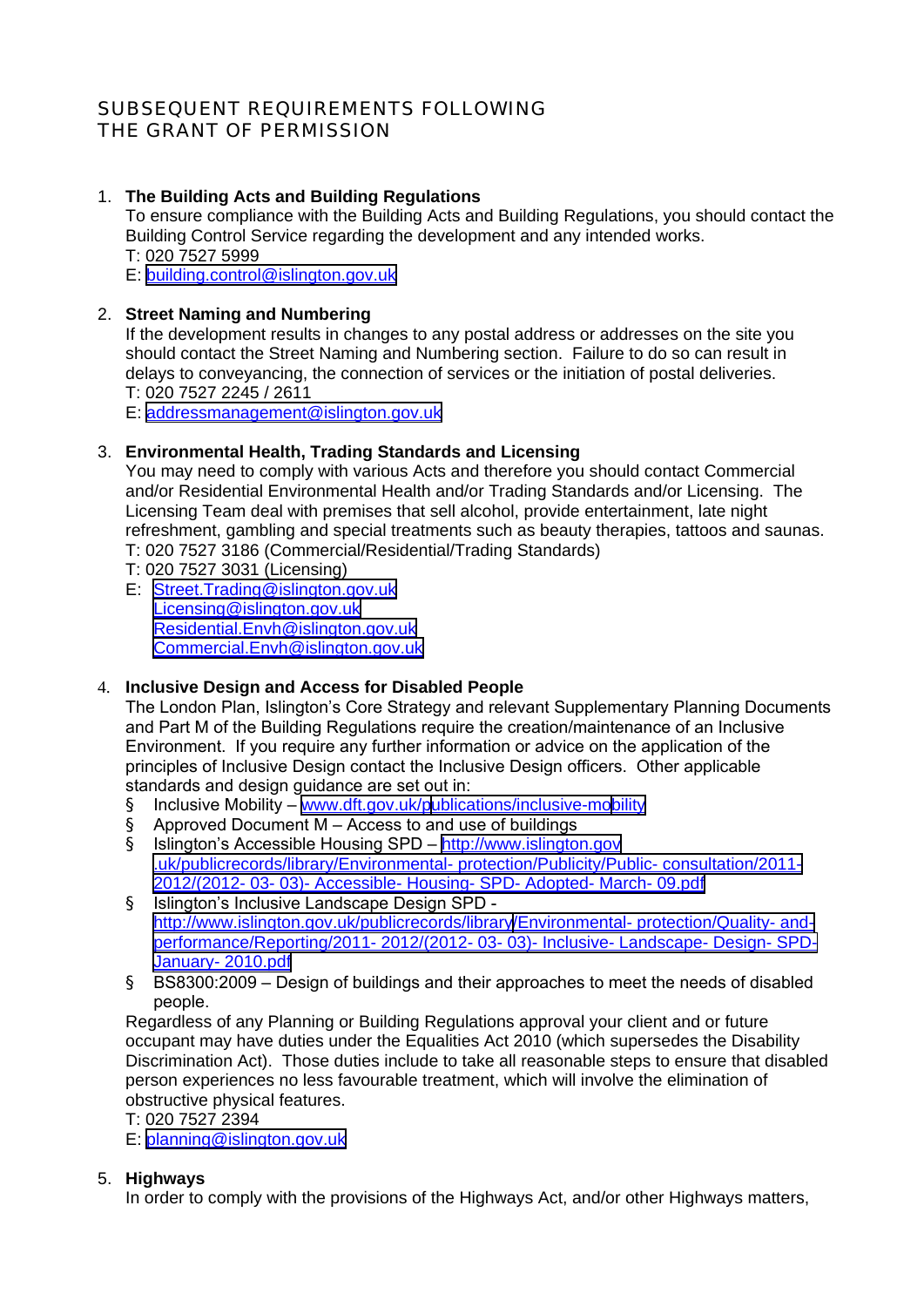you should contact Highways Services. Hoardings, scaffolding, skips, overhanging structures, anything on the public highway (tables and chairs for example) are regulated by the Streetworks Team.

T: 020 7527 2000 E: [streetworks@islington.gov.uk](mailto:streetworks@islington.gov.uk)

## 6. **Parking Suspensions**

In order to secure parking bays for the sole use of contractors on site, you should contact Parking and CCTV Services. T: 020 7527 1377/6262/6129 E: [parkingsuspensions@islington.gov.uk](mailto:parkingsuspensions@islington.gov.uk)

## 7. **Trees**

Any trees which are the subject of a Tree Preservation Order or within a conservation area may not be lopped, felled, uprooted or wilfully damaged without permission. Should you wish to undertake any such works contact the Tree Service.

T: 020 7527 2417/2150

E: [treeservice@islington.gov.uk](mailto:treeservice@islington.gov.uk)

### 8. **Storage and Collection of Refuse**

In order to ensure the intended approach/strategy to refuse, recycling, waste removal is acceptable, you should contact Street Environment Services.

T: 020 7527 2000 E: [contact@islington.gov.uk](mailto:contact@islington.gov.uk)

### 9. **Nuisance from Construction Work**

Nuisance from demolition and construction works is subject to control under the Control of Pollution Act. The normal approved noisy working hours are:

- § 08:00 to 18:00 Monday to Friday
- § 08:00 to 13:00 Saturday
- § No work on Sundays and Public Holidays

If you anticipate any difficulty in carrying out construction works other than within normal working hours (above) and by means that would minimise disturbance to adjoining properties then you should contact the Pollution Project Team.

T: 020 7527 7272

E: [pollution@islington.gov.uk](mailto:pollution@islington.gov.uk)

#### 10. **Fire Precautions**

If you require continued maintenance of fire precautions in existing buildings where no building work is planned contact the London Fire Brigade.

- T: 020 8555 1200 (ext: 59163)
- A: Eastern Command, Fire Safety Department Units 5-6 City Forum City Road, LONDON EC1V 2FB

### 11. **Petrol Storage**

To ensure compliance with the Petroleum (Consolidation) Act and for advice on the storage of petroleum spirit or petroleum mixture, you should contact the London Fire and Civil Defence Authority.

- T: 020 8555 1200 (ext: 59163)
- A: Eastern Command, Fire Safety Department Units 5-6 City Forum City Road, LONDON EC1V 2FB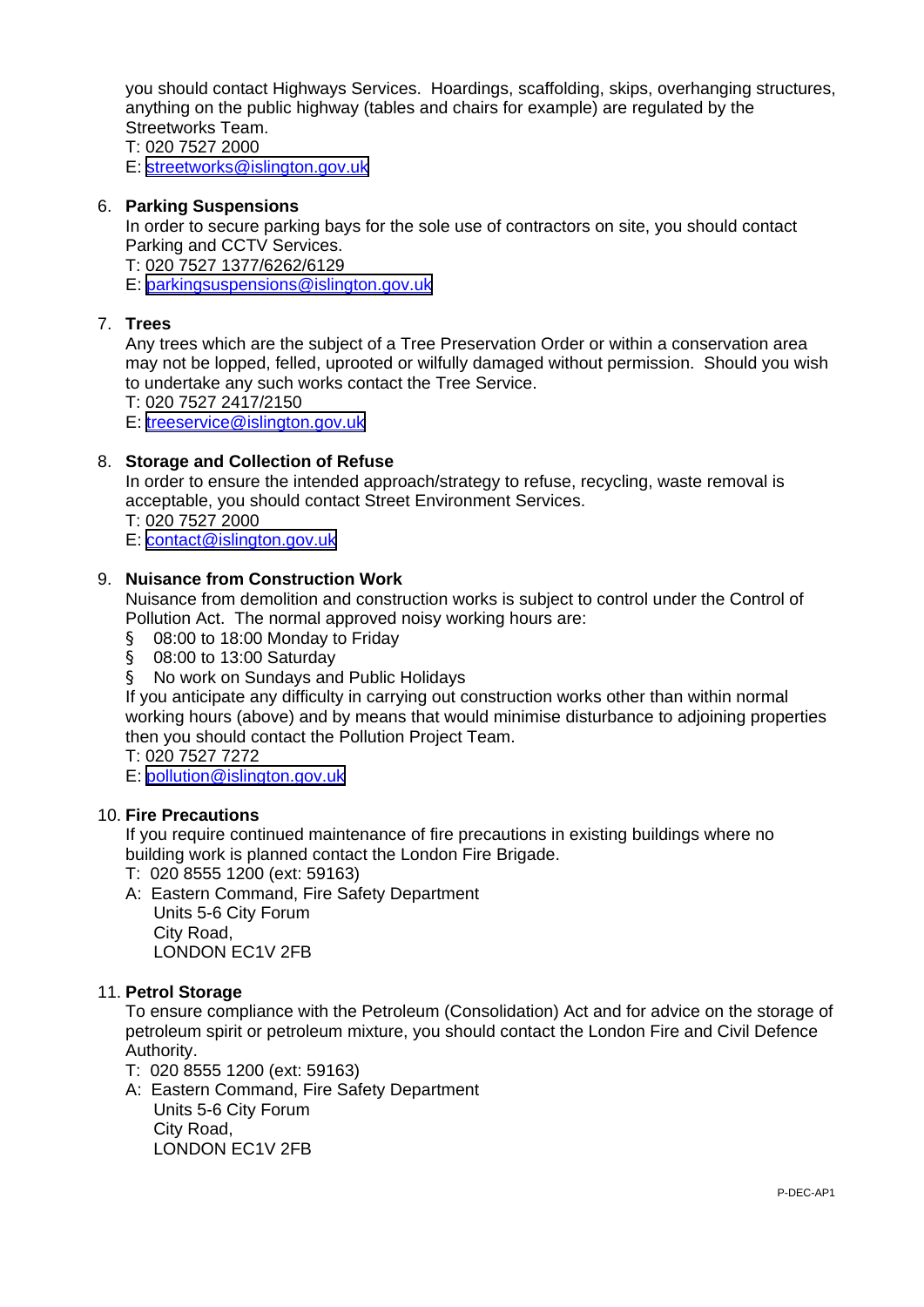# APPLICANT'S RIGHTS FOLLOWING THE GRANT OR REFUSAL OF PERMISSION

### 1. **Appeals to the Secretary of State**

Should you (an applicant/agent) feel aggrieved by the decision of the council to either refuse permission or to grant permission subject to conditions, you can appeal to the Secretary of State for the Department of Communities and Local Government – Section 78 of the Town and Country Planning Act 1990 / Sections 20 and 21 of the Planning (Listed Building and Conservation Areas) Act 1990. Any such appeal must be made within the relevant timescale for the application types noted below, beginning from the date of the decision notice (unless an extended period has been agreed in writing with the council):

- § **Six months:** Full (excluding Householder and Minor Commercial applications), listed building, conservation area consent, Section 73 'variation/removal', Section 73 'minor-material amendment', extension of time, and prior approval applications.
- § **12 weeks:** Householder planning, Householder prior approval and Minor Commercial applications.
- § **8 weeks:** Advertisement consent applications.
- § **No timescale:** Certificate of lawful development (existing/proposed) applications.

Where an enforcement notice has been issued the appeal period may be significantly reduced, subject to the following criteria:

- § The development proposed by your application is the same or substantially the same as development that is currently the subject of an enforcement notice: **28 days of the date of the application decision**.
- § An enforcement notice is served **after the decision on your application** relating to the same or substantially the same land and development as in your application and if you want to appeal against the council's decision you are advised to appeal against the Enforcement Notice and to do so before the Effective Date stated on the Enforcement Notice..

Appeals must be made using the prescribed form(s) of The Planning Inspectorate (PINS) obtained from [www.planning-inspectorate.gov.uk](http://www.planning-inspectorate.gov.uk) or by contacting 03034445000. A copy of any appeal should be sent both to PINS and the council (attn: Planning Appeals Officer).

The Secretary of State can allow a longer period for giving notice of an appeal, but will not normally be prepared to use this power unless there are exceptional/special circumstances. The Secretary of State can refuse to consider an appeal if the council could not have granted planning permission for the proposed development or could not have granted it without the conditions it imposed, having regard to the statutory requirements and provisions of the Development Order and to any direction given under the Order. In practice, it is uncommon for the Secretary of State to refuse to consider appeals solely because the council based its decision on a 'direction given by the Secretary of State'.

### 2. **Subsequent Application Fees**

No planning fee would be payable should a revised application be submitted within 12 months of the decision. This 'fee waiver' is permitted only where the new application meets the following criteria:

- § the applicant is the same as the applicant of the original application
- § site boundary is the same as the site boundary of the original application
- § the nature of development remains the same.

### 3. **Purchase Notices**

Should either the council or the Secretary of State refuse permission or to grant permission subject to conditions, the owner may claim that the land cannot be put to a reasonably beneficial use in its existing state nor through carrying out of any development which has been or could be permitted. In such a case, the owner may serve a purchase notice on the